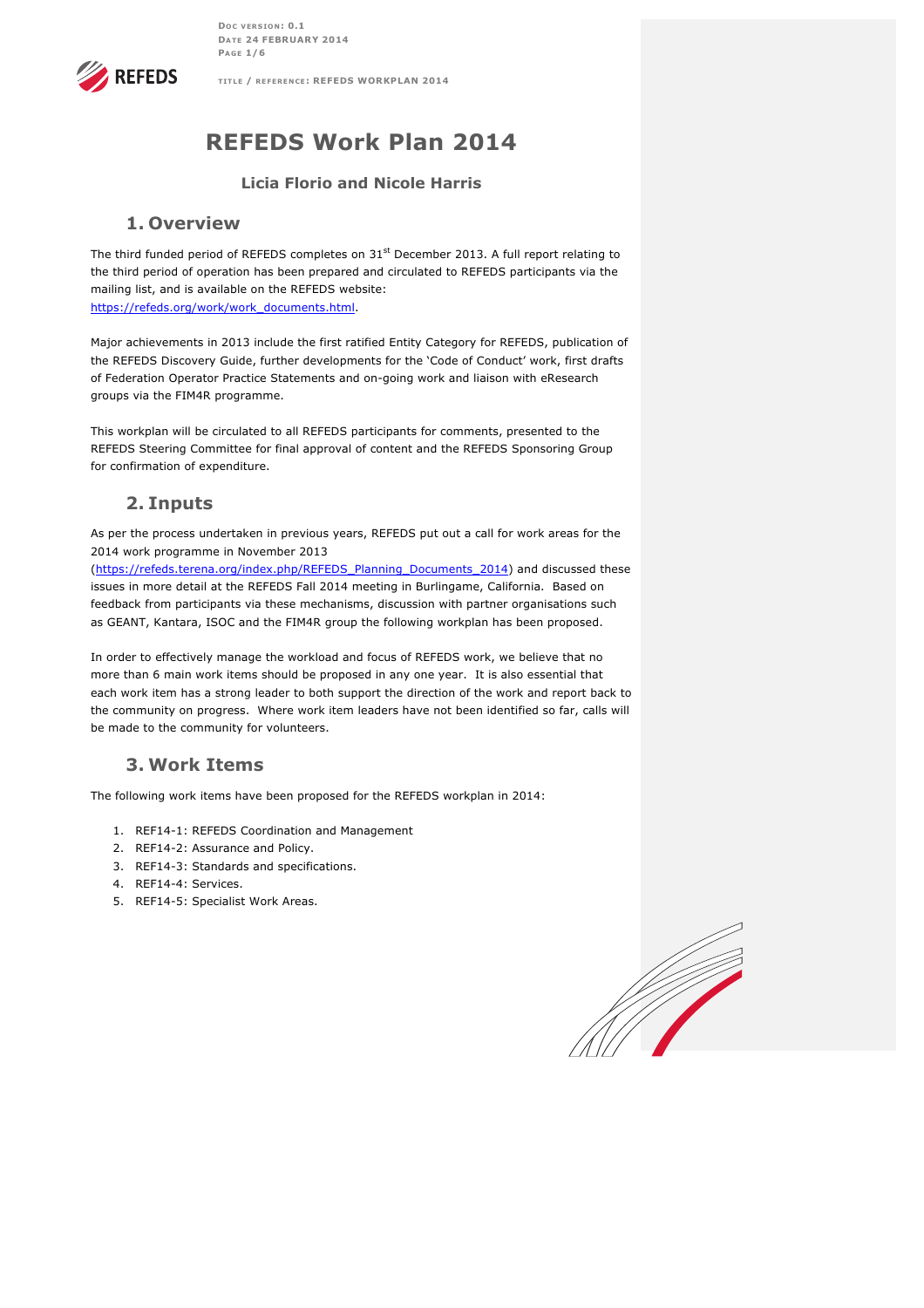

### **3.1 REF14-1: REFEDS Coordination and Management**

This work item is the hub at the centre of REFEDS and represents the work to keep the group moving forward organisationally and administratively. It also manages the communications efforts for REFEDS. Increasingly, as REFEDS produces more outputs, there will be a need for the effort in this work area to increase to support lightweight maintenance of outputs.

Licia Florio and Nicole Harris will carry out work in this area with support from in-house staff at TERENA.

## **REF14-1: REFEDS Coordination and Management**

Lead: Licia Florio / Nicole Harris

#### **Aim:**

• To progress REFEDS position as an important player within the access and identity management space internationally.

#### **Work Items:**

- Continue liaison work with Kantara and ISOC.
- Provide logistical and infrastructure support to REFEDS community.

#### **Sponsored Output:**

- 2 x REFEDS BOFs with specific community focus.
- www.refeds.org maintenance/development.
- Maintaining the REFEDS blog.
- 2 x standard REFEDS meetings.
- REFEDS PR material (newsletters, REFEDS map).

#### **Budget:**

24000 euros – REFEDS Coordinator time.

#### **Reference:**

- www.refeds.org.
- https://blog.refeds.org/.

### **3.2 REF14-2: Assurance and Policy**

This workpackage will take the ground-work developed in 2013 to create a set of Federation Operator Practice Statements for REFEDS. These will be proposed as defining documentation for a base level of assurance that all federations should reach in order to be considered a formal Research and Education Federation.

The Federation Operator Practice Statements will include:

- Metadata Registration Practice Statement;
- Key Management Practice Statement:



Ie Harris 20/2/14 16:26

**Comment [1]:** Should we put the revamp of the website in? If so needs to be costed and more work hours.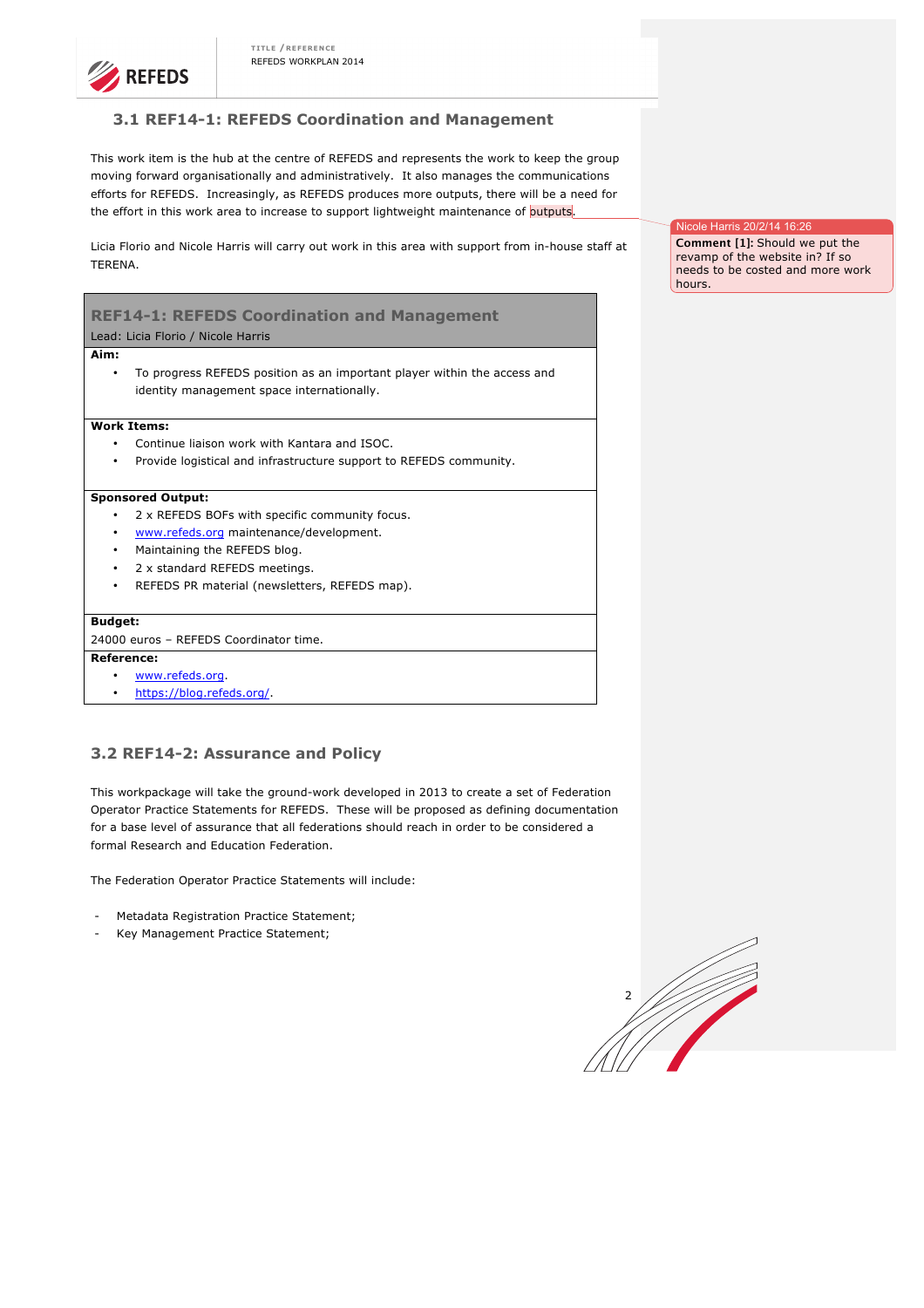

- Assurance Practice Statement;
- Monitoring Practice Statement.

Due to the increasing interest in assurance, REFEDS will also establish a cross-organisational working group on LOA during the year. This will include representatives from GEANT, Kantara, ISOC and other interested parties. The goal of this group will be to discuss and formulate requirements for a REFEDS Level 1 Assurance Profile.

FOR DISCUSSION, INCLUSION OF FEDLAB / MONITORING WORK AS PART OF REFEDS. GROUND WORK COULD BE DONE HERE AS PART OF BEST PRACTICE IN MONITORING, BUT SHOULD SERVICE ELEMENTS OF THIS ALSO BE IN REFEDS? LICIA TO DISCUSS AT REFEDS MEETING.

| <b>REF14-2: Assurance and Policy</b>                                                                           |                                                                         |  |  |  |  |
|----------------------------------------------------------------------------------------------------------------|-------------------------------------------------------------------------|--|--|--|--|
| Lead: Nicole Harris                                                                                            |                                                                         |  |  |  |  |
| Aim:                                                                                                           |                                                                         |  |  |  |  |
| To create an accepted LOA1 for research and education federations and start<br>$\bullet$<br>work towards LOA2. |                                                                         |  |  |  |  |
| To review monitoring tools for SAML federations and future work plans for this                                 |                                                                         |  |  |  |  |
| area.                                                                                                          |                                                                         |  |  |  |  |
|                                                                                                                | Nicole Harris 20/2/14 16:30                                             |  |  |  |  |
| <b>Work Items:</b>                                                                                             | <b>Comment [2]: Marker for the</b><br>monitoring tools work. Do we have |  |  |  |  |
| Complete MRPS and KMPS documentation.<br>$\bullet$                                                             | anything written up about what                                          |  |  |  |  |
| Work with eduGAIN to implement MRPS and KMPS documentation.<br>$\bullet$                                       | should be in here?                                                      |  |  |  |  |
| Set-up cross-organisational working group on LOA.<br>$\bullet$                                                 |                                                                         |  |  |  |  |
| Liaise with Kantara and GEANT work areas to establish requirements for LOA1                                    |                                                                         |  |  |  |  |
| profile for research and education.                                                                            |                                                                         |  |  |  |  |
| <b>Sponsored Output:</b>                                                                                       |                                                                         |  |  |  |  |
| MRPS template.<br>$\bullet$                                                                                    |                                                                         |  |  |  |  |
| KMPS template.<br>$\bullet$                                                                                    |                                                                         |  |  |  |  |
| Recommendations document for R&E assurance profile.<br>$\bullet$                                               |                                                                         |  |  |  |  |
| <b>Budget:</b>                                                                                                 |                                                                         |  |  |  |  |
| 24000 euros REFEDS Coordinator time.                                                                           |                                                                         |  |  |  |  |
| <b>Reference:</b>                                                                                              |                                                                         |  |  |  |  |
| FOP:                                                                                                           |                                                                         |  |  |  |  |
| https://refeds.terena.org/index.php/REFEDS Planning Documents 2013#Federation O                                |                                                                         |  |  |  |  |
| perator_Best_Practice_Documents.                                                                               |                                                                         |  |  |  |  |
| Assurance:                                                                                                     |                                                                         |  |  |  |  |
| https://refeds.terena.org/index.php/REFEDS_Planning_Documents_2013#Levels_of_As                                |                                                                         |  |  |  |  |
| surance: What.27s My Level.3F                                                                                  |                                                                         |  |  |  |  |
| <b>Code of Conduct:</b>                                                                                        |                                                                         |  |  |  |  |
| https://refeds.terena.org/index.php/REFEDS_Planning_Documents_2013#Data_protect                                |                                                                         |  |  |  |  |
| ion Code of Conduct -- extending beyond the EU.2FEEA                                                           |                                                                         |  |  |  |  |
|                                                                                                                |                                                                         |  |  |  |  |
|                                                                                                                |                                                                         |  |  |  |  |

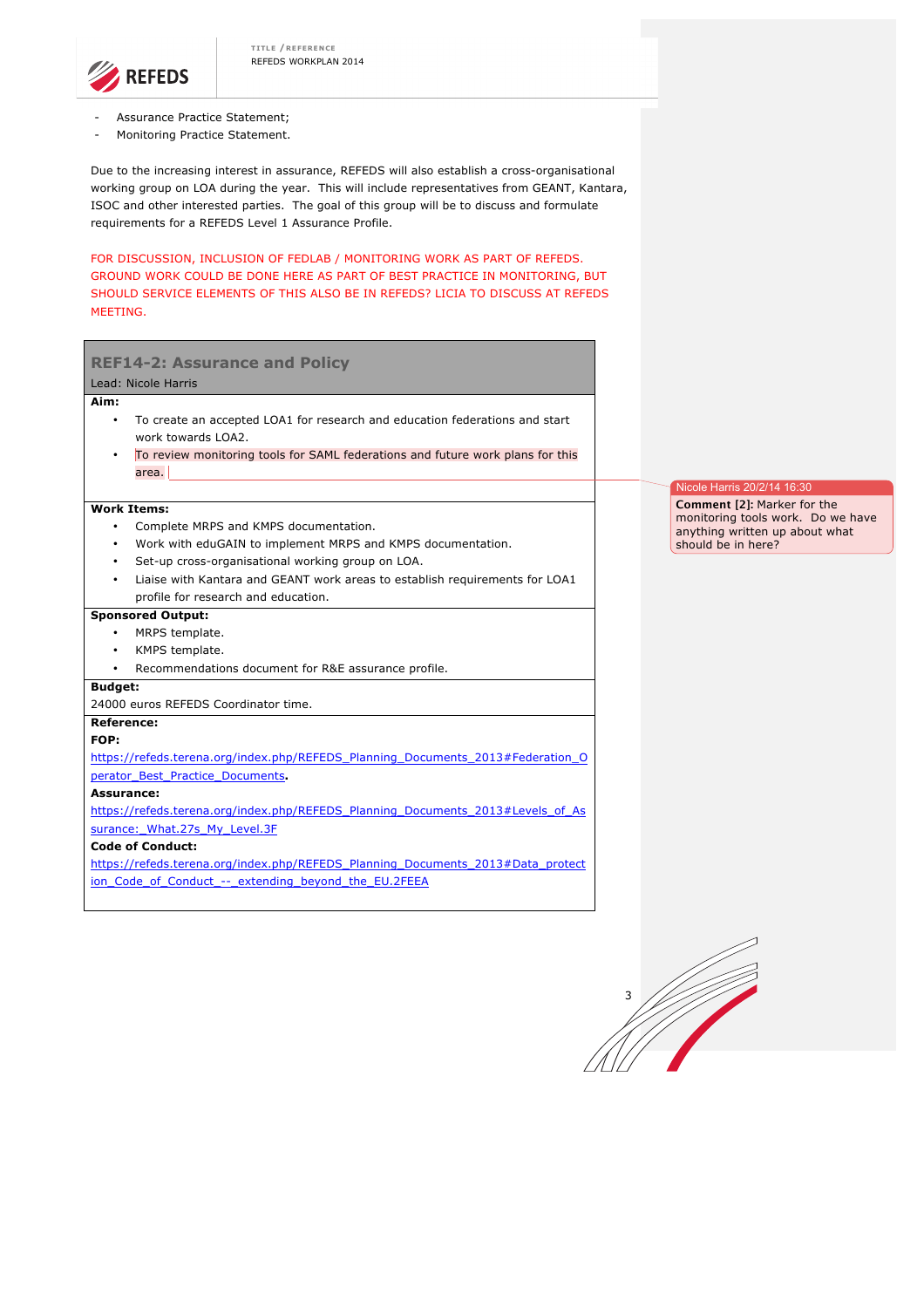### **3.3 REF14-3: Standards and specifications**

REFEDS is taking more of a significant role as a body that works on standards and specifications for the community. It has been agreed that where appropriate, this work should be developed as much as possible via IETF RFC mechanisms. The aim for 2014 is to embed the work that REFEDS has begun in this area and begin to build up from the basework. In 2014, this will include further work on the Metadata Query Protocol work, which is essential for the development of metadata aggregation and management, a review of existing attribute schema considering requirements in this area, and Entity Category development.

Due to the significant nature of this work, external consultants will be hired to provide the focus needed for development and implementation.

| <b>REF14-3: Standards and specifications.</b> |                                                                             |  |  |
|-----------------------------------------------|-----------------------------------------------------------------------------|--|--|
| Lead: Licia Florio                            |                                                                             |  |  |
| Aim:                                          |                                                                             |  |  |
| ٠                                             | To use REFEDS as home for specifications and standards relating to identity |  |  |
|                                               | federations using robust and tested mechanisms.                             |  |  |
| <b>Work Items:</b>                            |                                                                             |  |  |
| ٠                                             | Develop use of RFC process for documentation.                               |  |  |
| ٠                                             | Shepherd new entity categories through sign-off process.                    |  |  |
| ٠                                             | Develop Metadata Query Protocol work.                                       |  |  |
|                                               | Revuew of SCHAC in light of existing attribute shema.                       |  |  |
| <b>Sponsored Output:</b>                      |                                                                             |  |  |
| ٠                                             | 2-3 new Entity Categories defined.                                          |  |  |
| $\bullet$                                     | Metadata Query Protocol documentation submitted.                            |  |  |
|                                               | Attribute schema and management review.                                     |  |  |
| <b>Budget:</b>                                |                                                                             |  |  |
|                                               | 10000 euro Metadata Query Protocol and REEP support work, Ian Young.        |  |  |
| ٠                                             | 10000 euro Review of attribute schema and state of the art in this space.   |  |  |
|                                               | 10000 euro REFEDS Coordinator time.                                         |  |  |
| <b>Reference:</b>                             |                                                                             |  |  |
|                                               | https://refeds.terena.org/index.php/Entity_Categories.                      |  |  |
|                                               | https://refeds.terena.org/index.php/SCHAC_Work.                             |  |  |

• https://tools.ietf.org/html/draft-young-md-query-01**.** 

### **3.4 REF14-4: Services**

Workarea 4 will focus on the services that have been developed as part of REFEDS and continue to support their operation and usability. In 2014, this will include development work for the PEER software to improve the functionality of SAMLmetaJS as a core component of the usability of PEER / REEP. A key signing ceremony will be held to enable REEP to

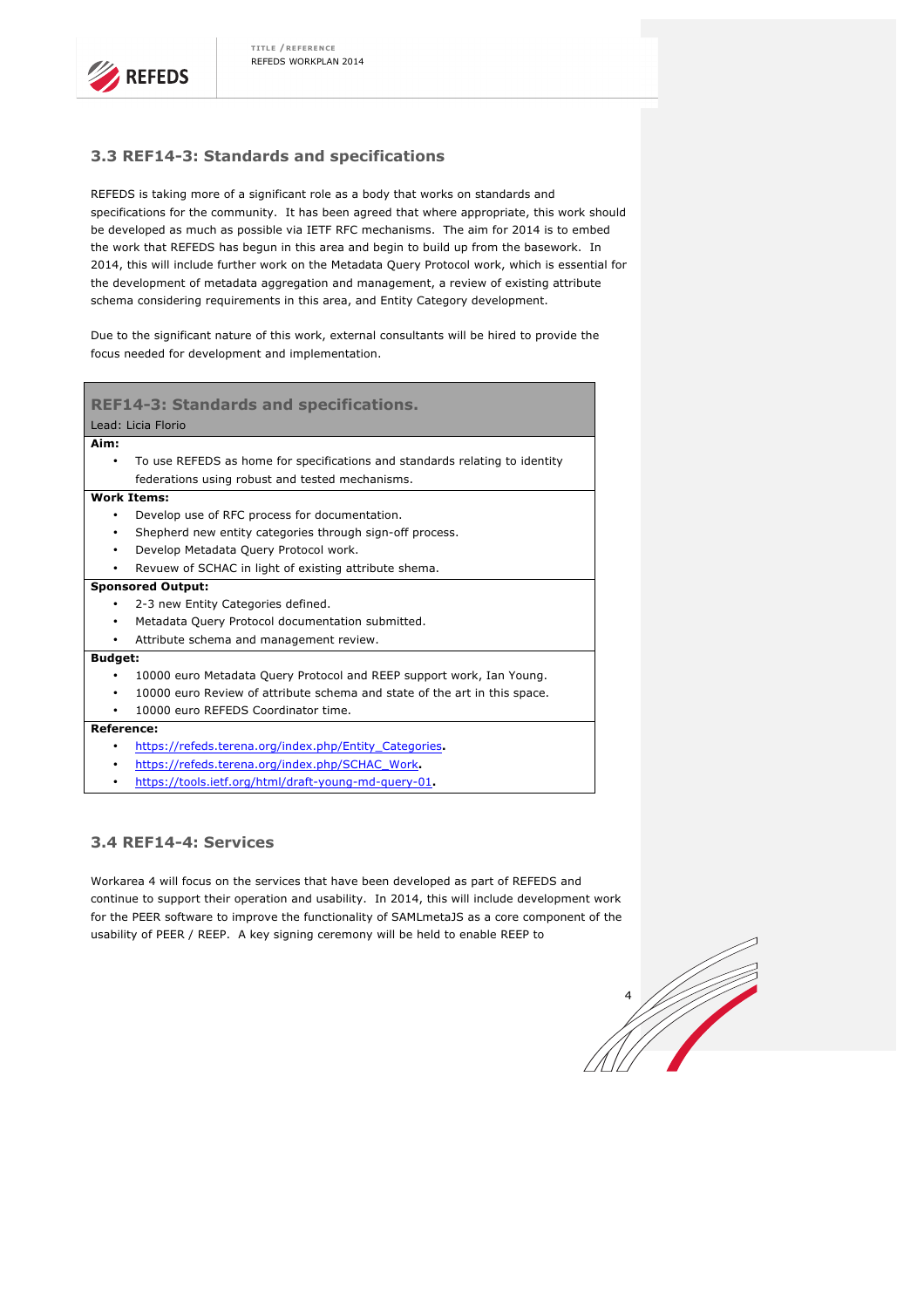

enter full operational mode, and federations will be encouraged to experiment with REEP metadata.

Further requirements for MET will be gathered based on usage by federations but no further enhancements are planned for this work period unless requested by the community.

| <b>REF14-4: Services</b> |                                                                       |  |
|--------------------------|-----------------------------------------------------------------------|--|
| Aim:                     |                                                                       |  |
| ٠                        | To operationalize REEP and continue to test metadata flow from public |  |
|                          | repositories.                                                         |  |
| ٠                        | To improve MET as a management tool for federations.                  |  |
| <b>Work Items:</b>       |                                                                       |  |
| ٠                        | REEP service implementation, including key ceremony in Stockholm.     |  |
| ٠                        | Use of MET and improvements plan.                                     |  |
| <b>Sponsored Output:</b> |                                                                       |  |
| ٠                        | Completion of REEP MRPS and KMPS.                                     |  |
| ٠                        | SAML metaJS enhancements, software output and related material.       |  |
| ٠                        | Report on REEP testing and implications.                              |  |
|                          | Requirements for MET documentation.                                   |  |
| <b>Budget:</b>           |                                                                       |  |
| ٠                        | 10000 euro PEER maintenance contract with Yaco Sistemas.              |  |
| ٠                        | 20000 euro PEER development contract with Yaco Sistemas.              |  |
|                          | 10000 euro REFEDS Coordinator time.                                   |  |
| Reference:               |                                                                       |  |
| ٠                        | https://reep.refeds.org.                                              |  |
| ٠                        | https://refeds.terena.org/index.php/REEP_Policy.                      |  |
|                          | http://met.refeds.org/met.                                            |  |

### **3.5 REF14-5: Specialist Work Areas**

REFEDS provides the opportunity for new ideas and innovations that do not yet have defined outputs to be incubated for specialist work areas. It also supports infrastructure to allow closed discussion groups for more sensitive conversations relating to federation operations.

Any participant in the REFEDS community can propose a specialist work area. The REFEDS Coordinators will provide wiki space, mailing lists and other infrastructure to allow the groups to operate, but it will be the responsibility of each group to foster discussion and develop ideas.

**REF14-5: Specialist Work Areas**  Lead: Groups lead by proposer as appropriate